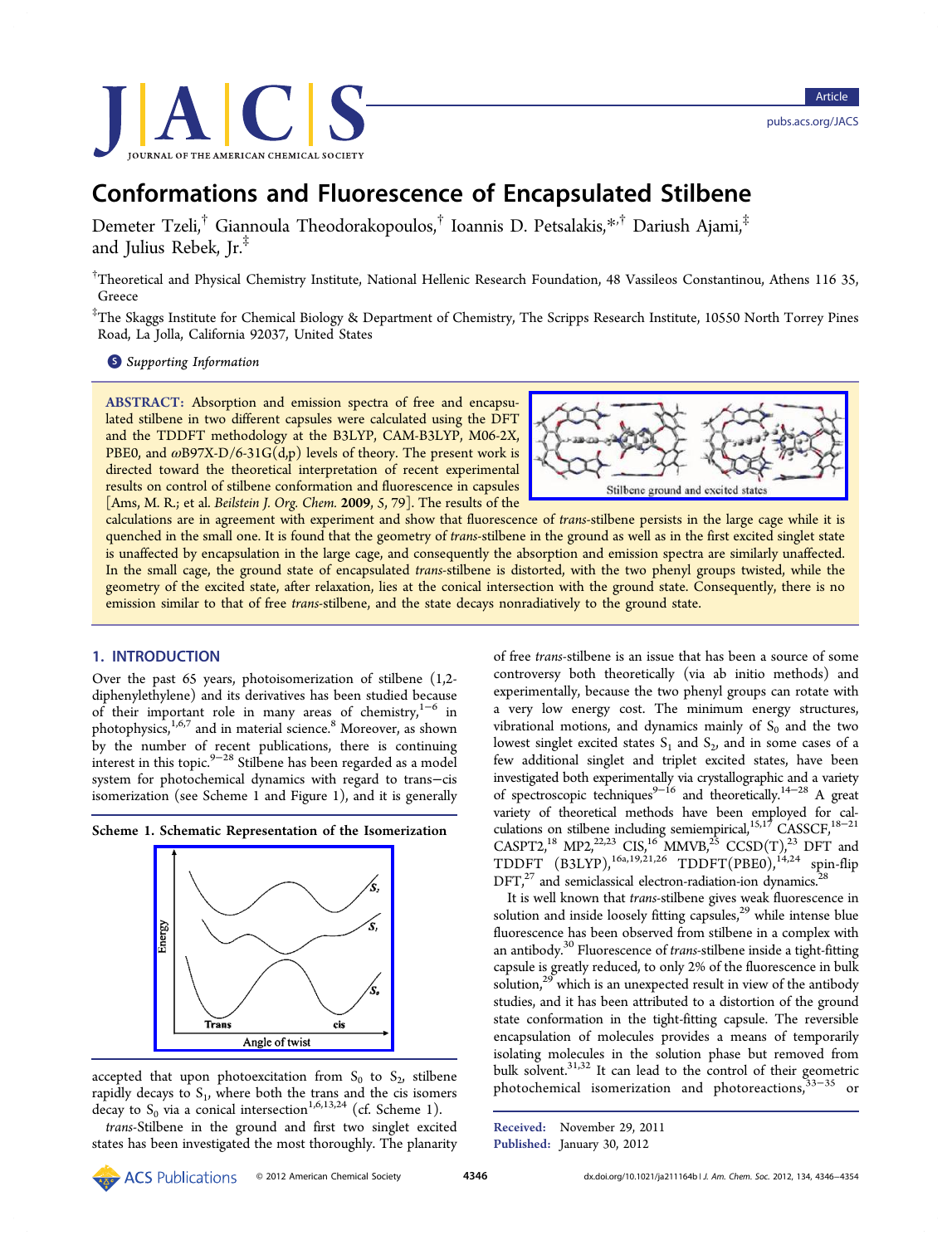

<span id="page-1-0"></span>Figure 1. Optimized structures for trans-stilbene, cis-stilbene, and the transition state for isomerization of the stilbene.



Figure 2. Structures of the cavitand 1 and glycoluril 2 components and structures of the cages 1.1 and 1.24.1. H atoms = white spheres,  $C = \text{gray}$ spheres,  $O = red$  spheres, and  $N = blue$  spheres.

through photoisomerization the reversible encapsulation can be controlled, i.e., switch between different capsule assemblies.<sup>36</sup> The encapsulation of trans-stilbene involved self-assembled complexes 1.1 and  $1.2<sub>4</sub>$ .1, shown in Figure 2, formed by two cavitands 1 and in addition four glycoluril molecules  $2,37$  $2,37$ respectively.

In the present work, the encapsulation of trans-stilbene in the self-assembled complexes 1.1 and  $1.2<sub>4</sub>$ .1 is studied theoretically using density functional theory (DFT) and the time-dependent DFT (TD-DFT) methodology. For the  $1.2<sub>4</sub>$ .1 capsule we calculated two isomers, a and b (see Figure 2). The objective of the present study was to calculate the fluorescence spectra of *trans-stilbene, free as well as encapsulated in the 1.1 and*  $1.2<sub>4</sub>$ *.1* capsules, and thus to determine how the possible distortion of the ground-state geometry in the 1.1 capsule leads to the observed fluorescence quenching.<sup>3</sup>

## 2. COMPUTATIONAL DETAILS

The encapsulation and the absorption and emission spectra of transstilbene in  $1.1$  and  $1.2<sub>4</sub>$ . I capsules were studied as mentioned above using the DFT and the TDDFT methodology. The DFT and TDDFT calculations were carried out using different functionals for<br>comparison, namely B3LYP,<sup>[38](#page-8-0)</sup> CAM-B3LYP,<sup>[39](#page-8-0)</sup> M06-2X,<sup>[40](#page-8-0)</sup> PBE0,<sup>[41](#page-8-0)</sup> and  $\omega$ B97X-D,<sup>[42](#page-8-0)</sup> in conjunction with the 6-31G(d,p)<sup>[43](#page-8-0)</sup> basis sets. B3LYP is a widely used functional and generally works well for maingroup chemistry. The CAM-B3LYP functional has been developed to correct for the long-range behavior.<sup>[39](#page-8-0)</sup> M06-2X is a functional recommended for applications involving main-group elements, kinetics, noncovalent interactions, and electronic excitation energies to valence and Rydberg states.<sup>[40](#page-8-0)</sup> The PBE0 (or PBE1PBE) functional is obtained combining the PBE generalized gradient functional with a predefined amount of exact exchange. It uses 25% exchange and 75% correlation weighting. The way in which the functional is derived and the lack of empirical parameters fitted to specific properties make the

PBE0 model a widely applicable method.<sup>[41](#page-8-0)</sup> The  $\omega$ B97X-D functional includes 100% long-range exact exchange, a small fraction of shortrange exact exchange, a modified B97 exchange density functional for short-range interaction, and empirical dispersion corrections.<sup>[42](#page-8-0)</sup> In conjunction with the above functionals, the  $6-31G(d,p)$  basis set is employed, which is considered to be a good compromise for adequate accuracy since the number of atoms (up to 300 atoms) in the encapsulated complexes is too big for larger basis sets. Moreover, previous study on encapsulation of molecules $32$  in cages shows that the  $6-31G(d,p)$  basis set in conjunction with the M06-2X functional presents good results.

The computational strategy followed involved (i) geometry optimization of free trans-stilbene, the encapsulated forms (in 1.1 and 1.24.1 of Figure 2), and the free capsules and (ii) TDDFT determination of the absorption and emission spectra of free and encapsulated trans-stilbene. In addition, geometry optimization has been carried out, as well as the absorption and emission spectra of free and encapsulated (in 1.1) cis-stilbene. In greater detail,

(i) DFT geometry optimization calculations were performed on the ground electronic state of free trans-stilbene, cis-stilbene, and the transition state (cf. Figure 1) using the different functionals (see above). Geometry optimization of the encapsulation complexes was carried out using the ONIOM<sup>44</sup> method, where the systems were defined as two regions (layers) with the high layer, which is the stilbene, calculated at the B3LYP, CAM-B3LYP, M06-2X, PBE0, and  $\omega$ B97X-D/6-31G(d,p) levels and the low layer, which is the capsule, calculated at the PM6 level of theory. Finally, DFT geometry optimization calculations for the full encapsulation complexes (without the OMIOM procedure) were carried out at the B3LYP, CAM-B3LYP, M06-2X, and PBE0/ 6-31 $G(d,p)$  levels of theory and single point calculations at the  $\omega$ B97X- $D/6-31G(d,p)//M06-2X/6-31G(d,p)$  level of theory. For all determined structures, basis set superposition error (BSSE) corrections have been taken into account using the counterpoise procedure<sup>45</sup> since such corrections are important for weak and medium-size interactions,<sup>4</sup> which is the case for the structures calculated here.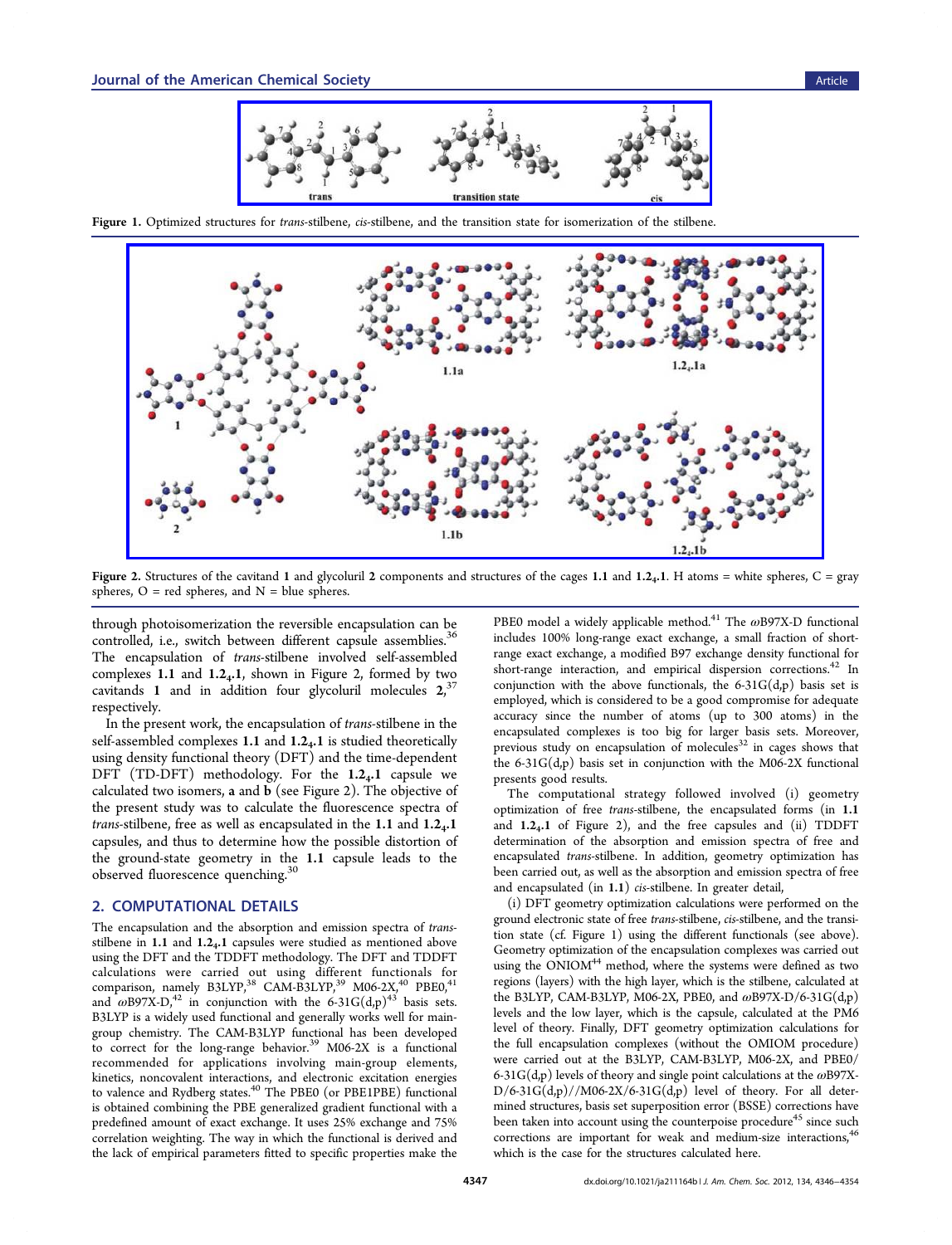#### <span id="page-2-0"></span>**Journal of the American Chemical Society** Article Article Article Article Article Article Article Article Article

(ii) Straightforward TDDFT calculations yield the absorption spectrum of free stilbene, and with some more computational effort, involving geometry optimization of the first singlet excited state, the fluorescence spectrum is obtained. However, for the encapsulation complexes, many excited states of the cage lie below the state relevant to stilbene absorption, and consequently it was not possible to determine it directly by TDDFT on the full complex. For example, calculation of the absorption spectra of 60 singlet-spin excited electronic states of the encapsulated complex 1.1 trans-stilbene did not yield any excited states of stilbene. This calculation was carried out at the B3LYP/4-31G level of theory, because there were technical difficulties with the use of the  $6-31G(d,p)$  basis set. In view of the fact that even 60 roots are not sufficient and the calculation of a larger number of roots even at the B3LYP/4-31G level of theory presented technical difficulties, the TDDFT calculations on the full complex were not pursued any further. The absorption spectrum of encapsulated trans-stilbene was obtained by carrying out TDDFT calculations on free trans-stilbene but at its optimum geometry in the encapsulated complexes. Second, the absorption spectra of the encapsulated complexes were determined using the ONIOM methodology as described above, where the DFT and TDDFT calculations involve only the electronic states of trans-stilbene and not the capsule. It must be noted that the ONIOM methodology is the only option for the determination of the fluorescence spectra of the encapsulation complexes, since optimization of the geometry of the excited state within the cage is required. For the above calculations of the absorption and emission spectra of free and encapsulated stilbene,

twenty to thirty singlet spin excited electronic states have been calculated by TDDFT<sup>[47](#page-8-0)</sup> calculations.

All calculations were performed using the Gaussian 09 program package.[48](#page-8-0) The coordinates of all the optimum structures are included in the [Supporting Information](#page-7-0) (SI).

## 3. RESULTS AND DISCUSSION

3.1. Geometry. Geometry optimization on encapsulated complex 1.1 t, of trans-stilbene (t) in the small cage  $(1.1)$ , was carried out employing all five functionals (see above). It should be noted that only in the case of the B3LYP functional, two nearly energetically equal isomers of the 1.1 cage, i.e. 1.1a and 1.1b, and similarly two nearly energetically equal isomers of the 1.1  $t$  species, i.e. 1.1a  $t$  and 1.1b  $t$ , were calculated (see Figures [2](#page-1-0) and 3 and Figure 1S of the [SI\)](#page-7-0). In both cases, the difference in geometry between the a and b isomers is that the cage is slightly twisted in b (Figure [2](#page-1-0)), with a difference in energy under 0.03 eV. With the remaining functionals, PBE0, M06-2X, and  $\omega$ B97X-D, in case of the free cage (1.1), the geometry optimization results in the 1.1a minimum only, while for the encapsulated complex  $(1.1 \t t)$ , only the **b** isomer is found as a stable structure; i.e., 1.1b and 1.1a\_t are not found as stable structures in the geometry optimizations. Finally, calculations on the encapsulation of cis-stilbene resulted in the 1.1a c complex (cf. Figure 3). It might be noted that even



Figure 3. Optimized structures of encapsulated trans-stilbene (t) and cis-stilbene (c) in the capsules 1.1 and  $1.2<sub>4</sub>$ .1 viewed from two or three different angles, i.e, along the central axis of the capsule and end-on view. H atoms = white spheres,  $C = \text{gray spheres}$ ,  $C = \text{red spheres}$ , and  $N = \text{blue}$ spheres. The atoms of the capsule are designed with stick bonds for clarity.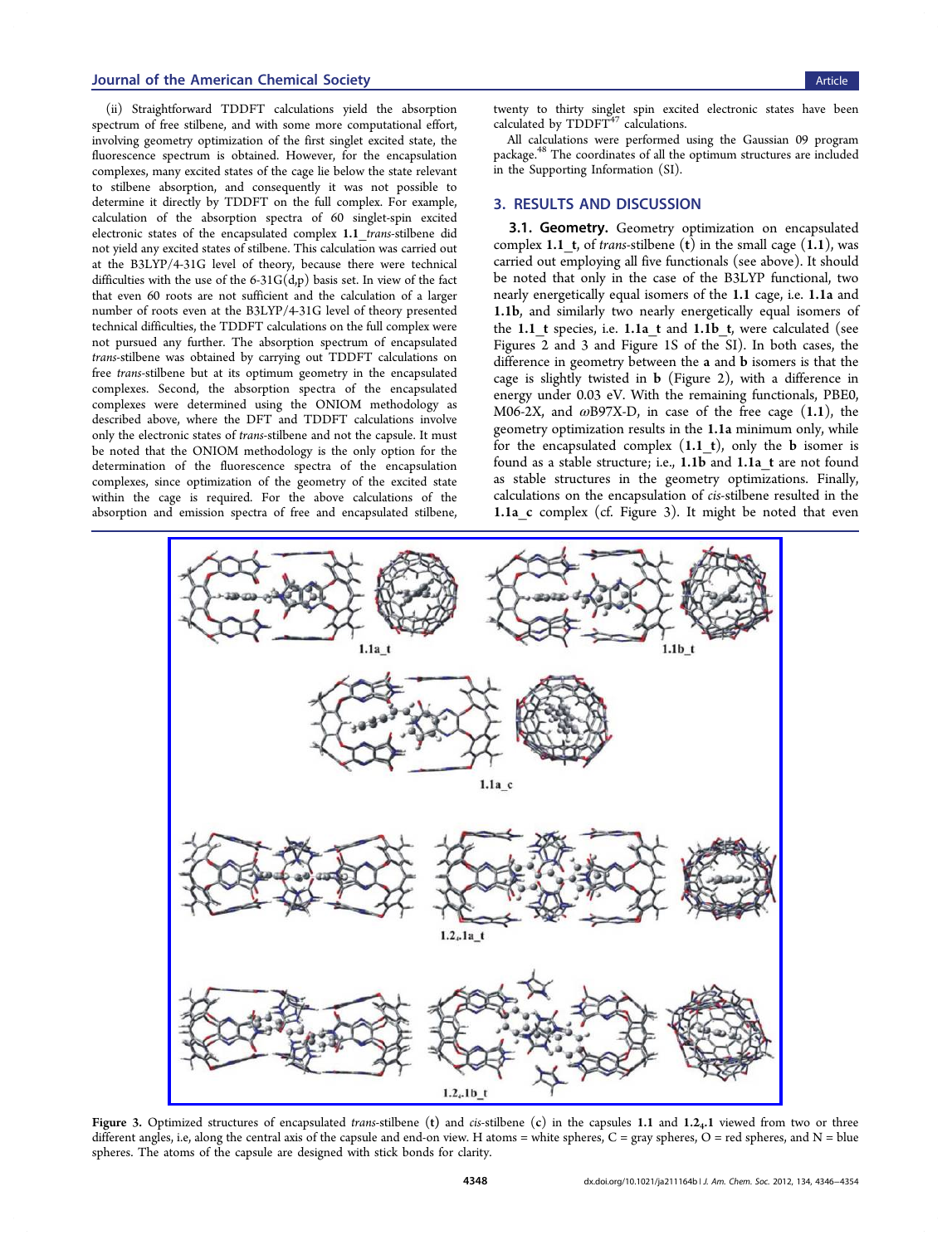<span id="page-3-0"></span>Table 1. Bond Lengths (in Å), Bond Angles, and Dihedral Angles (in Deg) of trans-Stilbene, cis-Stilbene, and the Encapsulation Complexes 1.1\_t, 1.1\_c, and 1.2<sub>4</sub>.1\_t in the Ground  $(S_0)$  and First Excited  $(S_1)$  States at Various Levels of Theory

|                                        | <i>trans-stilbene</i> $(S_0)$  |                   |             |       | <i>trans-stilbene</i> $(S_1)$       |                   |            |       | 1.1a $t(S_0)$                  |                   | 1.1b_t $(S_0)$ |  |
|----------------------------------------|--------------------------------|-------------------|-------------|-------|-------------------------------------|-------------------|------------|-------|--------------------------------|-------------------|----------------|--|
|                                        | B3LYP                          | PBE0              | $M06-2X$    | B3LYP |                                     | PBEO              | $M06-2X$   | B3LYP | B3LYP                          | $\rm{PBE0}$       | $M06-2X$       |  |
| $C_1 - C_2$                            | 1.348                          | 1.345             | 1.341       | 1.416 |                                     | 1.413             | 1.418      | 1.348 | 1.348                          | 1.346             | 1.344          |  |
| $C_1 - C_3$                            | 1.466                          | 1.461             | 1.469       | 1.415 |                                     | 1.410             | 1.407      | 1.467 | 1.467                          | 1.464             | 1.472          |  |
| $C_2-C_4$                              | 1.466                          | 1.461             | 1.469       | 1.415 |                                     | 1.410             | 1.407      | 1.467 | 1.467                          | 1.464             | 1.473          |  |
| $C_1-H_1$                              | 1.089                          | 1.089             | 1.089       | 1.087 |                                     | 1.087             | 1.086      | 1.089 | 1.089                          | 1.090             | 1.092          |  |
| $C_2 - H_2$                            | 1.089                          | 1.089             | 1.089       | 1.087 |                                     | 1.087             | 1.086      | 1.089 | 1.089                          | 1.090             | 1.092          |  |
| $C_4C_2C_1$                            | 127.2                          | 127.0             | 126.6       | 125.6 |                                     | 125.3             | 125.0      | 126.0 | 126.2                          | 126.2             | 124.8          |  |
| $C_2C_1C_3$                            | 127.2                          | 127.0             | 126.6       | 125.6 |                                     | 125.3             | 125.0      | 126.0 | 126.1                          | 125.6             | 125.2          |  |
| $C_4C_2H_2$                            | 114.1                          | 114.2             | 114.4       | 116.2 |                                     | 116.3             | 116.5      | 115.1 | 115.0                          | 115.0             | 115.7          |  |
| $C_3C_1H_1$                            | 114.1                          | 114.2             | 114.4       | 116.2 |                                     | 116.3             | 116.5      | 115.1 | 115.0                          | 115.2             | 115.7          |  |
| $C_4C_2C_1C_3^a$                       | 180.0                          | 180.0             | 180.0       | 179.9 |                                     | 179.9             | 179.8      | 176.9 | 176.9                          | 176.8             | 172.3          |  |
| $d_{\rm ph\text{-}ph}^{\phantom{ph}b}$ | 0.4                            | 0.5               | 0.4         | 0.2   |                                     | 0.2               | 0.3        | 43.5  | 41.9                           | 41.3              | 49.3           |  |
|                                        | 1.2 <sub>4</sub> .1a t $(S_0)$ |                   |             |       | 1.2 <sub>4</sub> .1b_t $(S_0)$      |                   |            |       | <i>cis</i> -stilbene $(S_0)$   |                   | 1.1a c $(S_0)$ |  |
|                                        | B3LYP                          | PBE0              | $M06-2X$    | B3LYP | PBE0                                | $M06-2X$          |            | B3LYP | PBE0                           | $M06-2X$          | B3LYP          |  |
| $C_1 - C_2$                            | 1.349                          | 1.346             | 1.342       | 1.349 | 1.346                               | 1.342             |            | 1.349 | 1.346                          | 1.341             | 1.350          |  |
| $C_1 - C_3$                            | 1.467                          | 1.462             | 1.471       | 1.467 | 1.463                               | 1.470             |            | 1.475 | 1.470                          | 1.478             | 1.473          |  |
| $C_2-C_4$                              | 1.467                          | 1.463             | 1.472       | 1.467 | 1.463                               | 1.470             |            | 1.475 | 1.470                          | 1.478             | 1.471          |  |
| $C_1-H_1$                              | 1.088                          | 1.089             | 1.091       | 1.087 | 1.088                               | 1.089             |            | 1.090 | 1.090                          | 1.089             | 1.086          |  |
| $C_2 - H_2$                            | 1.088                          | 1.089             | 1.093       | 1.087 | 1.088                               | 1.089             |            | 1.090 | 1.090                          | 1.089             | 1.089          |  |
| $C_4C_2C_1$                            | 127.0                          | 126.2             | 124.9       | 127.0 | 126.8                               | 126.0             |            | 131.2 | 130.3                          | 128.3             | 131.7          |  |
| $C_2C_1C_3$                            | 127.0                          | 127.2             | 127.0       | 127.0 | 126.8                               | 126.0             |            | 131.2 | 130.3                          | 128.3             | 132.7          |  |
| $C_4C_2H_2$                            | 114.3                          | 114.7             | 115.3       | 114.1 | 114.2                               | 114.3             |            | 113.4 | 113.9                          | 114.7             | 113.5          |  |
| $C_3C_1H_1$                            | 114.3                          | 114.2             | 113.7       | 114.0 | 114.2                               | 114.3             |            | 113.4 | 113.9                          | 114.7             | 112.9          |  |
| $C_4C_2C_1C_3^a$                       | 179.7                          | 179.6             | 179.0       | 180.0 | 180.0                               | 180.0             |            | 7.1   | $7.0\,$                        | 6.4               | 10.7           |  |
| $d_{\rm ph\text{-}ph}^{\phantom{ph}b}$ | 18.1                           | 16.5              | 3.4         | 1.4   | 0.0                                 | 0.0               |            | 128.1 | 127.4                          | 125.8             | 126.4          |  |
|                                        |                                | 1.1b $t(S_1)$     |             |       | 1.2 <sub>4</sub> .1a t $(S_1)$      |                   |            |       | 1.2 <sub>4</sub> .1b_t $(S_1)$ |                   |                |  |
|                                        | B3LYP <sup>c</sup>             | PBE0 <sup>c</sup> | M06-2 $X^c$ |       | $\ensuremath{{\rm B3LYP}^c}\xspace$ | PBE0 <sup>c</sup> | $M06-2X^c$ |       | $\ensuremath{{\rm B3LYP}}^c$   | PBE0 <sup>c</sup> | $M06-2Xc$      |  |
| $C_1 - C_2$                            | 1.443                          | 1.435             | 1.436       |       | 1.417                               | 1.414             | 1.419      |       | 1.417                          | 1.414             | 1.419          |  |
| $C_1 - C_3$                            | 1.421                          | 1.419             | 1.426       |       | 1.414                               | 1.409             | 1.406      |       | 1.415                          | 1.410             | 1.407          |  |
| $C_2 - C_4$                            | 1.418                          | 1.415             | 1.423       |       | 1.416                               | 1.411             | 1.407      |       | 1.415                          | 1.410             | 1.407          |  |
| $C_1-H_1$                              | 1.100                          | 1.101             | 1.098       |       | 1.088                               | 1.089             | 1.088      |       | 1.088                          | 1.088             | 1.087          |  |
| $C_2 - H_2$                            | 1.092                          | 1.095             | 1.092       |       | 1.088                               | 1.089             | 1.088      |       | 1.088                          | 1.088             | 1.087          |  |
| $C_4C_2C_1$                            | 126.1                          | 125.6             | 125.4       |       | 125.1                               | 124.8             | 124.4      |       | 125.5                          | 125.2             | 124.8          |  |
| $C_2C_1C_3$                            | 127.6                          | 126.9             | 127.1       |       | 125.7                               | 125.5             | 125.0      |       | 125.5                          | 125.2             | 124.8          |  |
| $C_4C_2H_2$                            | 115.4                          | 115.7             | 115.2       |       | 116.6                               | 116.8             | 117.0      |       | 116.1                          | 116.2             | 116.5          |  |
| $C_3C_1H_1$                            | 113.5                          | 114.0             | 113.5       |       | 115.8                               | 115.9             | 116.2      |       | 116.1                          | 116.2             | 116.5          |  |
| $C_4C_2C_1C_3^a$                       | 93.8                           | 96.0              | 94.0        |       | 179.3                               | 179.6             | 179.0      |       | 180.0                          | 179.8             | 180.0          |  |
| $d_{\rm ph\text{-}ph}$                 | 69.7                           | 69.0              | 69.0        |       | 5.8                                 | 6.1               | 7.2        |       | $0.0\,$                        | $0.3\,$           | $0.0\,$        |  |

"Dihedral angle between the  $(C_4C_2C_1)$  and  $(C_2C_1C_3)$  planes. "Dihedral angle between the two phenyl groups, i.e, between the  $(C_7C_4C_8)$  and  $(C_5C_3C_6)$  planes.  $\text{°ONIOM}(A/6-31G(\text{d},p):PM6)$ , A = B3LYP, PBE0, and M06-2X.

though an exhaustive search of the potential energy surface has not been made, trial optimization of other possible structures for the 1.1 and 1.1\_t species resulted only in the above minimum structures (cf. Figures [2](#page-1-0) and [3\)](#page-2-0).

Two isomers for the  $1.2<sub>4</sub>$ .1 cage, i.e.  $1.2<sub>4</sub>$ .1a and  $1.2<sub>4</sub>$ .1b (see Figure [2](#page-1-0)), which consists of two cavitands 1 and four glycoluril molecules 2, were obtained by all functionals. These two isomers differ in the relative position of the glycoluril molecules. In the  $1.2<sub>4</sub>$ . Ia isomer each glycoluril molecule forms hydrogen bonds with both cavitands and with its adjacent glycoluril molecules. In contrast, in the  $1.2<sub>4</sub>$ .1b isomer, two glycoluril molecules form hydrogen bonds with both cavitands and with their adjacent glycoluril molecules; the other two glycoluril molecules form hydrogen bonds with only one cavitand and with their two adjacent glycoluril molecules (cf. Figure [2\)](#page-1-0). The 1.2<sub>4</sub>.1b structure is more stable than the  $1.2<sub>4</sub>$ .1a isomer by 0.1(0.4) eV at the M06-2X(PBE0 or  $\omega$ B97X-D)/6-31G(d,p)

level of theory (see Figure [2](#page-1-0) and Table 2S of the [SI\)](#page-7-0). The encapsulation of trans-stilbene in the  $1.2_4.1a$  and  $1.2_4.1b$ cages also results in two minima,  $1.2<sub>4</sub>$ .1a\_t and  $1.2<sub>4</sub>$ .1b\_t, with the second found to be the most stable by about 0.2 eV (see Figure [3](#page-2-0) and Table 2S of the [SI](#page-7-0)). It might be noted that the experimental work refers to the  $1.2<sub>4</sub>$ . La\_t complex.<sup>29</sup>

The geometries of the calculated free and encapsulated structures are given in Table 1 (B3LYP, PBE0, and M06-2X) and in Table 5S of the [SI](#page-7-0) (all five different functionals). In general, similar geometries are obtained by employing the different functionals (cf. Tables 1 and 5S). In the free and encapsulated trans-stilbene, the dihedral angle of twist  $(C_4C_2C_1C_3)$  is calculated to be very close to 180° in all cases (see Table 1 and Table 5S of the [SI\)](#page-7-0). In general the results show that the geometry of encapsulated trans-stilbene in the 1.2<sub>4</sub>.1 cage (a or b isomer) is nearly the same as that of free trans-stilbene, with only some small differences in the dihedral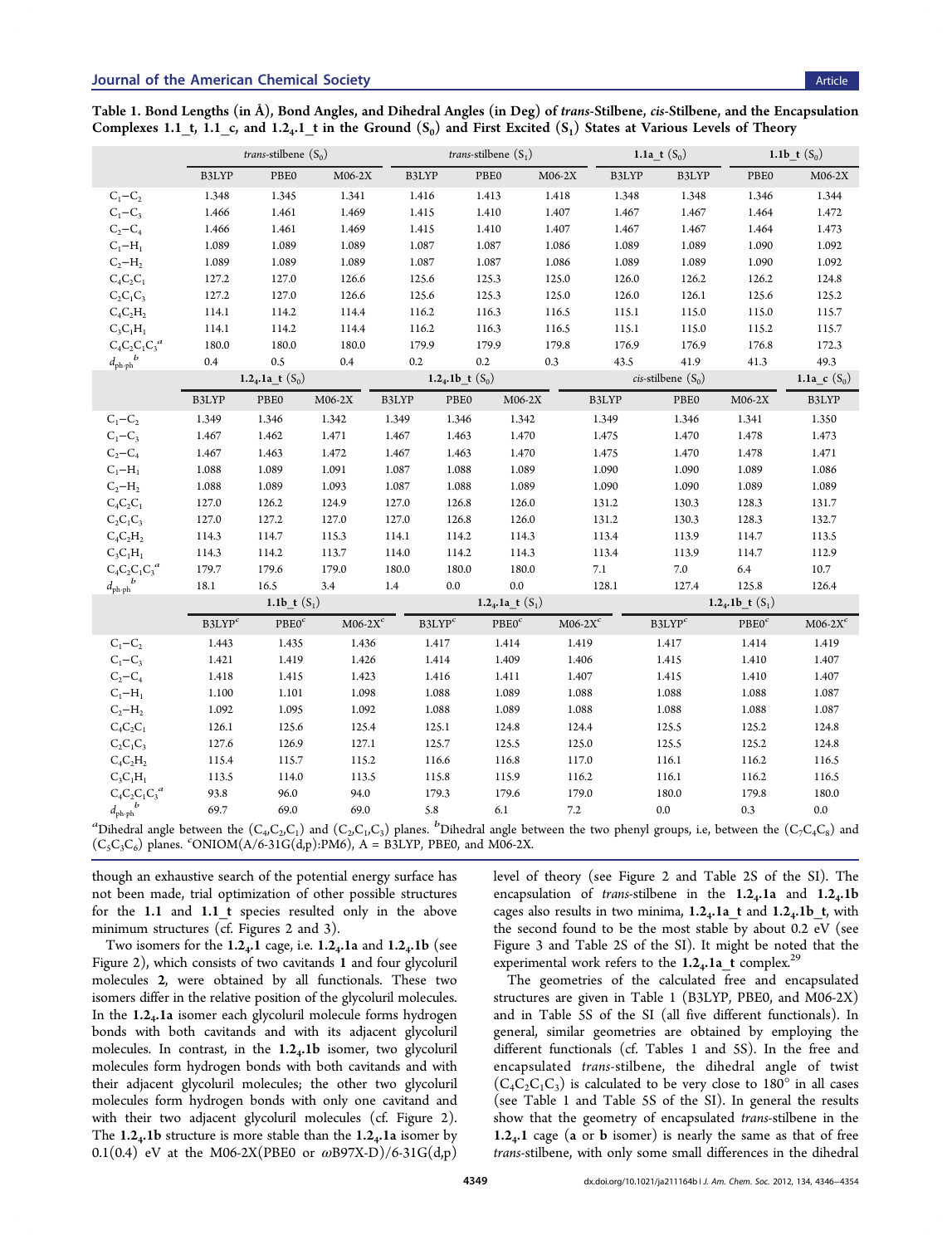<span id="page-4-0"></span>

Figure 4. Minimum energy structure of stilbene in the 1.1 cage, in the first excited state of stilbene viewed from two different angles. This structure corresponds to the  $S_1$  global minimum at the conical intersection.

Table 2. BSSE Corrected Interaction Energies,  $\Delta E^a$  (eV), Using Different Functionals in Conjunction with the 6-31G(d,p) Basis Set

|                              | 1.1a           | 1.1 <sub>b</sub> | $1.2_4.1a$   | $1.2_4.1b$   | $1.1a$ t     |              | $1.1b$ t     |                    | $1.2_4.1a$ t |                | $1.2_4$ .1b t |            |
|------------------------------|----------------|------------------|--------------|--------------|--------------|--------------|--------------|--------------------|--------------|----------------|---------------|------------|
| method                       | $\Delta E$     | $\Delta E$       | $\Delta E_1$ | $\Delta E_1$ | $\Delta E$ , | $\Delta E_2$ | $\Delta E$ , | $\Delta E_{\rm a}$ | $\Delta E$   | $\Delta E_{3}$ | $\Delta E_2$  | $\Delta E$ |
| B3LYP                        | $2.03^{\circ}$ | 2.08             | 6.48         | 6.71         | $-0.21^{b}$  | $1.84^b$     | $-0.20$      | 1.88               | $-0.45$      | 5.99           | $-0.48$       | 6.21       |
| PBE0                         | 2.29           |                  | 6.60         | 7.19         | a            | a            | 0.11         | 2.48               | 0.24         | 6.91           | 0.02          | 7.18       |
| $M06-2X$                     | 3.01           | d                | 7.21         | 7.45         | a            | a            | 1.01         | 4.04               | 0.97         | 8.10           | 1.02          | 8.28       |
| $\omega$ B97X-D <sup>c</sup> | 2.90           | a                | 7.95         | 8.45         | a            | a            | 1.83         | 4.74               | 1.58         | 9.45           | 1.63          | 10.02      |

 ${}^a\Delta E_1$ , energy of formation of the capsules;  $\Delta E_2$ , energy of formation of the encapsulation complexes with respect to free stilbene and the capsules;  $\Delta E_3$ , energy of formation of the encapsulation complexes with respect to free stilbene and the capsule constituents.  $b^b$ The CAM-B3LYP values are  $ΔE_1 = 2.51$  eV for the 1.1a and  $ΔE_2 = 0.08$ ,  $ΔE_3 = 2.60$  eV for the 1.1a\_t.  $\alpha$ B97X-D/6-31G(d,p)//M06-2X/6-31G(d,p). <sup>d</sup>No stable structure obtained.

angle between the two phenyl groups, which is  $0.4(0.5)^\circ$  in free trans-stilbene,  $3.4(16.5)$ <sup>o</sup> in the encapsulated one in the 1.2<sub>4</sub>.1a cage, and  $0(0)$ <sup>o</sup> in the encapsulated one in the 1.2<sub>4</sub>.1b cage at the M06-2X(PBE0)/6-31G(d,p) levels of theory. As mentioned in the [Introduction,](#page-0-0) the two phenyl groups in free trans-stilbene can rotate with a very low energy cost, and it is still a subject of controversy whether the optimum structure is planar.

In the case of encapsulated trans-stilbene in the 1.1 cage, there is a significant difference with the optimized geometry of free trans-stilbene: the dihedral angle between the two phenyl groups is calculated to be about 45°; i.e., it ranges between 41 to 49° with respect to different functionals (cf. Table [1\)](#page-3-0). This can be seen in the structures of Figure [3,](#page-2-0) and in particular the endon views, where the important difference between the larger and smaller cage encapsulation of trans-stilbene is illustrated. Conversely, when cis-stilbene is encapsulated in the small cage, i.e., 1.1, it has the same geometry as free cis-stilbene (see Table [1\)](#page-3-0).

The optimized geometries of the  $S_1$  state of free and encapsulated trans-stilbene are also given in Table [1](#page-3-0). As shown, the geometry of encapsulated trans-stilbene in the large cage, i.e.,  $1.2<sub>4</sub>$ .1a or b, at its first singlet excited state,  $S<sub>1</sub>$ , is calculated to be the same as in the  $S_1$  state of free trans-stilbene, and it corresponds to the local minimum at the trans geometry (see Scheme [1\)](#page-0-0), which is calculated here to lie about 0.6 eV above the minimum at the conical intersection. In contrast, geometry optimization of the first excited singlet electronic state of the 1.1 t encapsulation complex does not result in the local minimum of the excited free trans-stilbene but in the global minimum which is at the conical intersection with the ground state (see Figure 4 and Scheme [1\)](#page-0-0). The angle of twist in the excited-state geometry is about 95°, and the dihedral angle between the phenyl groups is about  $69^{\circ}$  (cf. Table [1](#page-3-0)). This was



Figure 5. Absorption spectrum of the 1.1a<sub>t</sub> complex (first 60 roots) at the B3LYP/4-31G $(d,p)$  level of theory.

obtained with all functionals employed. The reason for this is that in the case of the small cage the starting geometry for absorption corresponds to a different location at the excitedstate surface from that of free trans-stilbene as the starting point of the geometry optimization. In this manner, the excited state of encapsulated stilbene in 1.1\_t does not emit, but it can decay nonradiatively through the conical intersection to the ground state, thus explaining the observed fluorescence quenching of *trans*-stilbene encapsulated in the small cage.<sup>[29](#page-8-0)</sup>

Finally, it might be noted that the optimized geometry of the encapsulated stilbene via the ONIOM method, which is computationally faster by a factor of about 30, is nearly the same with the full DFT calculation (see Table 5S of the [SI\)](#page-7-0).

**3.2. Energetics.** The interaction energies  $(\Delta E)$  of the calculated isomers are given in Table 2. As shown, use of the different functionals results in significant differences in some cases, with the PBE0, CAM-B3LYP, and B3LYP functionals leading to generally smaller interaction energies. The M06-2X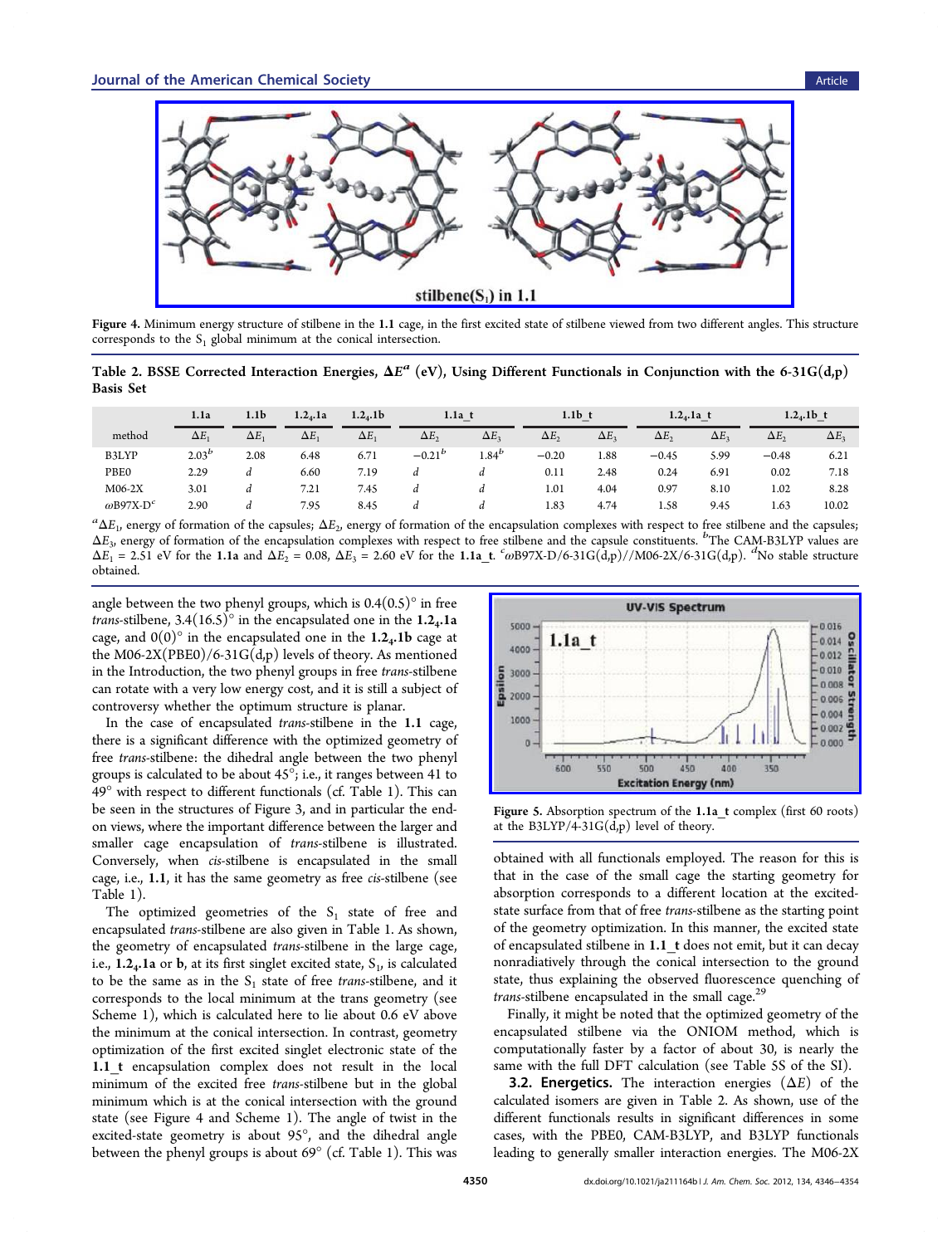<span id="page-5-0"></span>

Figure 6. Electron density plots of the HOMO and LUMO molecular orbitals and of MO involved in the major peak at 353 nm of the absorption spectrum of the 1.1 t species viewed from two different angles. The relative energies of the MO are given in parentheses.



Figure 7. Absorption (under S<sub>0</sub>) and emission (under S<sub>1</sub>) spectra of the free and encapsulated trans-stilbene calculated at the PBE0/6-31G(d,p) and ONIOM(PBE0/6-31G(d,p):PM6) levels of theory.

and ωB97X-D functionals are considered to be more appropriate for bond energies, and accordingly greater confidence is placed in the corresponding data of Table [2](#page-4-0).

The  $\Delta E_1$  values refer to the formation energy of the cages 1.1a, 1.24.1a, and 1.24.1b with respect to the two 1 cavitands (for 1.1a) and with respect to the two 1 cavitands and four 2 spacers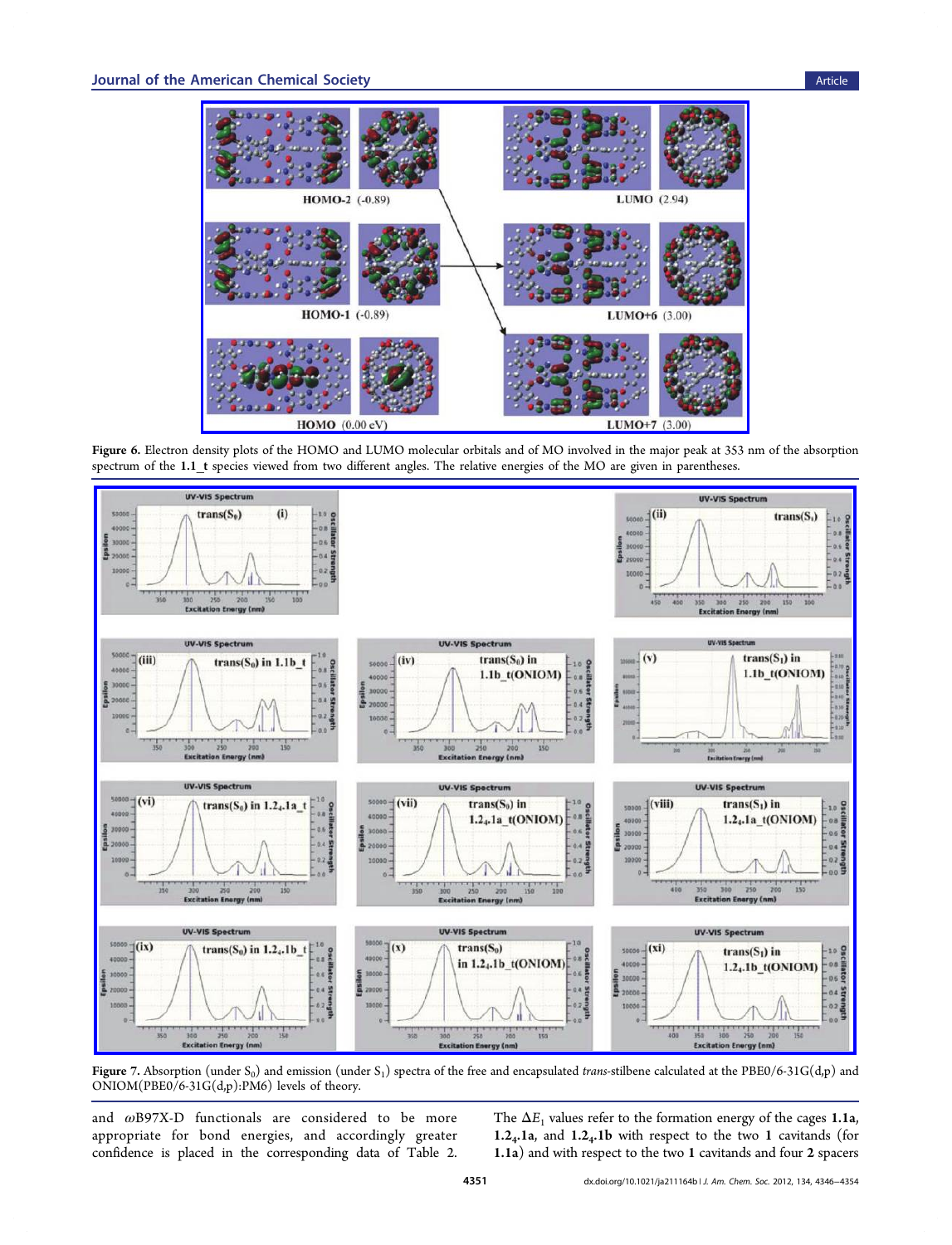| $S_0 \rightarrow S_1$ |                                     |                                                                      |                        |            |                        |                                                                       |                       |                                                                      |                        |             |  |
|-----------------------|-------------------------------------|----------------------------------------------------------------------|------------------------|------------|------------------------|-----------------------------------------------------------------------|-----------------------|----------------------------------------------------------------------|------------------------|-------------|--|
|                       | free <i>trans</i> -stilbene $(S_0)$ |                                                                      |                        |            |                        | free <i>cis</i> -stilbene $(S_0)$                                     |                       | <i>trans-stilbene</i> $(S_0)$ in 1.1b $t^d$                          |                        |             |  |
| method                | $\Delta E$                          |                                                                      | $\lambda_{\text{max}}$ | f-value    | $\Delta E$             | $\lambda_{\text{max}}$                                                | f-value               | $\Delta E$                                                           | $\lambda_{\text{max}}$ | f-value     |  |
| B3LYP                 | 4.00                                |                                                                      | 309.67                 | 0.983      | 4.11                   | 301.71                                                                | 0.407                 | 4.09                                                                 | 303.02                 | 0.938       |  |
| CAM-B3LYP             | 4.37                                |                                                                      | 283.41                 | 0.988      | 4.65                   | 266.89                                                                | 0.432                 | 4.52                                                                 | 274.54                 | 0.941       |  |
| PBE0                  | 4.10                                |                                                                      | 302.52                 | 0.998      | 4.23                   | 292.82                                                                | 0.396                 | 4.19                                                                 | 296.12                 | 0.955       |  |
| M06-2X                | 4.39                                |                                                                      | 282.48                 | 0.997      | 4.66                   | 265.92                                                                | 0.385                 | 4.51                                                                 | 274.99                 | 0.935       |  |
| $\omega$ B97X-D       | 4.53                                |                                                                      | 273.60                 | 0.951      | 4.69                   | 264.58                                                                | 0.407                 | 4.51 <sup>f</sup>                                                    | $275.05^{f}$           | $0.928^{f}$ |  |
| $ext{erf}^a$          | $3.98^a$ , $4.22^a$                 |                                                                      |                        |            | 4.48 <sup>c</sup>      |                                                                       |                       |                                                                      |                        |             |  |
| $exp t^b$             | $\sim 4.0^b$                        |                                                                      |                        |            |                        |                                                                       |                       |                                                                      |                        |             |  |
|                       |                                     | <i>trans-stilbene</i> $(S_0)$ in 1.1b $t^e$                          |                        |            |                        | <i>trans</i> -stilbene $(S_0)$ in 1.2 <sub>4</sub> .1a_t <sup>d</sup> |                       | <i>trans-stilbene</i> $(S_0)$ in 1.2 <sub>4</sub> .1b_t <sup>d</sup> |                        |             |  |
| method                | $\Delta E$                          | $\lambda_{\text{max}}$                                               | f-value                | $\Delta E$ | $\lambda_{\text{max}}$ |                                                                       | f-value               | $\Delta E$                                                           | $\lambda_{\text{max}}$ | f-value     |  |
| B3LYP                 | 4.11                                | 302.00                                                               | 0.935                  | 4.02       | 308.17                 |                                                                       | 0.977                 | 4.01                                                                 | 309.47                 | 0.981       |  |
| <b>PBE0</b>           | 4.21                                | 294.43                                                               | 0.950                  | 4.12       | 300.90                 |                                                                       | 0.989                 | 4.10                                                                 | 302.49                 | 0.996       |  |
| M06-2X                | 4.53                                | 273.45                                                               | 0.952                  | 4.41       | 281.01                 |                                                                       | 0.978                 | 4.38                                                                 | 283.37                 | 0.983       |  |
| $\omega$ B97X-D       | 4.51                                | 274.68                                                               | 0.955                  | $4.41^{f}$ | $281.33^{f}$           |                                                                       | $0.969^{f}$           | $4.37^{f}$                                                           | $283.78^{f}$           | $0.974^{f}$ |  |
|                       |                                     | <i>trans-stilbene</i> $(S_0)$ in 1.2 <sub>4</sub> .1a_t <sup>e</sup> |                        |            |                        | <i>trans</i> -stilbene $(S_0)$ in 1.2 <sub>4</sub> .1b_t <sup>e</sup> |                       | <i>cis</i> -stilbene $(S_0)$ in 1.1a_t <sup>d</sup>                  |                        |             |  |
| method                | $\Delta E$                          | $\lambda_{\text{max}}$                                               | f-value                | $\Delta E$ |                        | $\lambda_{\text{max}}$                                                | f-value               | $\Delta E$                                                           | $\lambda_{\text{max}}$ | f-value     |  |
| B3LYP                 | 4.01                                | 309.10                                                               | 0.976                  | 4.02       |                        | 308.41                                                                | 0.973                 | 4.07                                                                 | 304.41                 | 0.464       |  |
| PBE                   | 4.11                                | 301.66                                                               | 0.989                  | 4.12       |                        | 300.66                                                                | 0.985                 |                                                                      |                        |             |  |
|                       |                                     |                                                                      |                        |            |                        |                                                                       | $S_1 \rightarrow S_0$ |                                                                      |                        |             |  |
|                       |                                     | free <i>trans</i> -stilbene $(S_1)$                                  |                        |            |                        | <i>trans-stilbene</i> $(S_1)$ in 1.2.41 t <sup>e</sup>                |                       | <i>trans-stilbene</i> $(S_1)$ in 1.2.4.1b $t^e$                      |                        |             |  |
| method                | $\Delta E$                          | $\lambda_{\text{max}}$                                               |                        | f-value    | $\Delta E$             | $\lambda_{\text{max}}$                                                | f-value               | $\Delta E$                                                           | $\lambda_{\rm max}$    | f-value     |  |
| B3LYP                 | 3.47                                | 357.40                                                               |                        | 0.999      | 3.47                   | 357.77                                                                | 0.996                 | 3.47                                                                 | 357.67                 | 0.996       |  |
| CAM-B3LYP             | 3.62                                | 342.69                                                               |                        | 0.991      | 3.61                   | 343.11                                                                | 0.988                 | 3.62                                                                 | 342.91                 | 0.988       |  |
| PBE0                  | 3.54                                | 350.73                                                               |                        | 1.008      | 3.53                   | 351.12                                                                | 1.005                 | 3.53                                                                 | 350.95                 | 1.005       |  |
| $M06-2X$              | 3.64                                | 340.52                                                               |                        | 0.993      | 3.63                   | 341.36                                                                | 0.986                 | 3.64                                                                 | 340.83                 | 0.989       |  |
| expt                  |                                     | $363(361)^{g}$                                                       |                        |            |                        | $358^h$                                                               |                       |                                                                      |                        |             |  |

<span id="page-6-0"></span>Free and Encapsulated Stilbene at Various Levels of Theory in Conjunction with the  $6-31G(d,p)$  Basis Set

<sup>a</sup>Reference [9a](#page-8-0). <sup>b</sup>Reference [9e.](#page-8-0) <sup>c</sup>Reference [18b.](#page-8-0) <sup>d</sup>Stilbene in its optimized geometry inside the cage at the A/6-31G(d,p) level of theory, A = B3LYP, CAM-B3LYP, M06-2X, PBE0, ωB97X-D. CNIOM(A/6-31 g(d,p):PM6), A = B3LYP, CAM-B3LYP, M06-2X, PBE0. <sup>f</sup>Stilbene in its optimized geometry inside the cage at the ωB97X-D/6-31G(d,p)//M06-2X/6-31G(d,p) level of theory. <sup>g</sup>Reference [29](#page-8-0), 4,4'-diethylstilbene (4,4'-<br>dimethylstilbene) in mesitylene. <sup>*h*</sup>Reference 29, 4,4'-diethylstilbene.

(for  $1.2<sub>4</sub>$ .1a and  $1.2<sub>4</sub>$ .1b). As shown, the cages are found to be stable with calculated  $\Delta E_1$  values of 3.01, 7.21, and 7.45 eV, respectively, at the M06-2X/6-31G(d,p) level of theory (see Table [2](#page-4-0)). The formation energies of the encapsulation complexes  $1.1b_t$ ,  $1.24.1a_t$ , and  $1.24.1b_t$ , with respect to free trans-stilbene and cages 1.1 and 1.2<sub>4</sub>.1, given by the  $\Delta E_2$ values in Table [2](#page-4-0), are calculated as  $1.01(1.83)$ ,  $0.97(1.58)$ , and  $1.02(1.63)$  eV at the M06-2X( $\omega$ B97X-D) levels of theory, while B3LYP results in −0.21 eV, after the BSSE correction has been carried out. It might be noted that similar binding  $(\Delta E_2)$  is obtained for trans-stilbene in the small cage as in the large cage. Significant stability of the above encapsulation complexes is calculated with respect to free stilbene and dissociated cages given by the  $\Delta E_3$  values in Table [2.](#page-4-0)

Finally, the encapsulation of cis-stilbene, calculated for com-parison, resulted in the 1.1a c complex (cf. Figure [3](#page-2-0)), which presents  $\Delta E_2$  and  $\Delta E_3$  values smaller by 0.34 eV than for the encapsulation of *trans*-stilbene  $(1.1a_t)$  using the B3LYP functional.

3.3. Absorption and Emission Spectra. The absorption spectrum involving transitions to 60 singlet-spin excited electronic states of the encapsulated complex 1.1\_trans-stilbene is given in Figure [5,](#page-4-0) obtained by B3LYP/4-31G due to technical difficulties when attempting to use  $B3LYP/6-31G(d,p)$  on this complex. Test calculations on the spectrum of free trans-stilbene show only slight differences between the

B3LYP/4-31G and the B3LYP/6-31G(d,p) results (see Figure 2S and Table 3S of the [SI](#page-7-0)). Thus, we can conclude that the use of the B3LYP/4-31G basis set is adequate for this system. All 60 singlet-spin excited electronic states correspond to excitations to unoccupied orbitals of the cage. The oscillator strength of all peaks is very small; the major peak, calculated at 353 nm corresponds to the 39th excited state with oscillator strength of only 0.015. This excited state is characterized mainly by the excitations HOMO-2 →LUMO+7 and HOMO-1→ LUMO+6. The electron density plots of these frontier molecular orbitals along with the HOMO and LUMO orbitals are depicted in Figure [6](#page-5-0). The HOMO orbital of the 1.1 t complex is the HOMO orbital of stilbene. Excitations from this HOMO orbital to unoccupied orbitals of the cage have vanishing oscillator strengths. The energies of the first 60 singlet-spin excited electronic states of the encapsulated complex are very closely spaced; as shown in Figure [5,](#page-4-0) they cover the range between 506 and 340 nm, while the first peak of free stilbene at the same level of theory, i.e., B3LYP/4-31G, is at 301 nm. For this reason the ONIOM method is required for the calculation of the absorption spectra of encapsulated stilbene, while it is practically the only alternative for calculation of emission spectra, for which geometry relaxation at the excited state of encapsulated stilbene is required.

Absorption and emission spectra of free and encapsulated trans-stilbene calculated at different levels of theory are depicted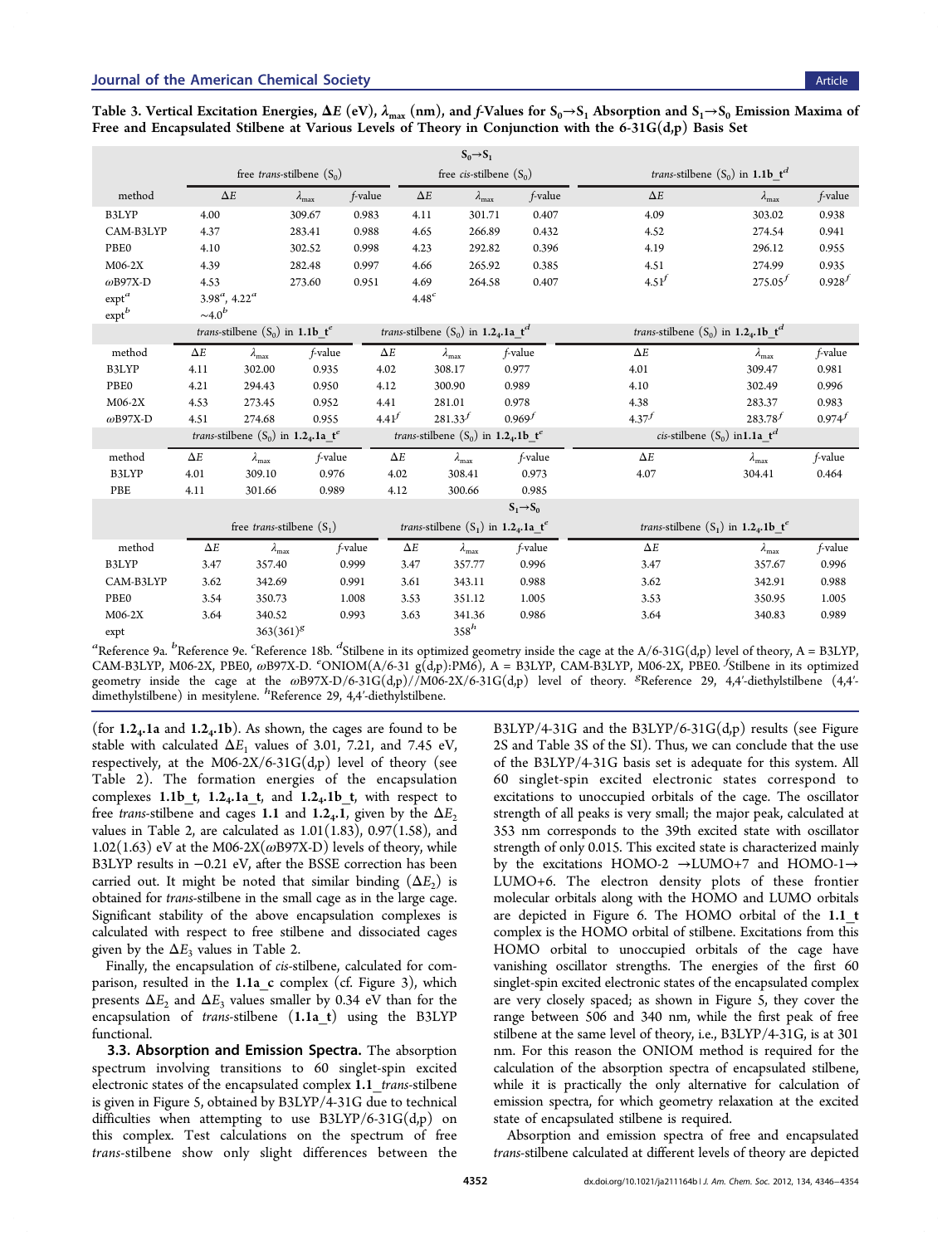<span id="page-7-0"></span>in Figure [7](#page-5-0) and Figures 2S−6S of the SI. Vertical excitation energies  $S_0 \rightarrow S_1$ ,  $\lambda_{\text{max}}$  corresponding to the major peaks, and oscillator strengths (f-values) of stilbene free or encapsulated in the 1.1 and  $1.2<sub>4</sub>$ . L cages at various levels of theory are given in Table [3](#page-6-0) and Tables 3S and 4S of the SI. In all cases, the main excitation is a HOMO→LUMO transition (see Tables 3S and 4S of the SI). Generally good agreement is obtained with available experimental transition energies, with the B3LYP and the PBE0 values being in the best agreement with experiment (cf. Table [3](#page-6-0)).

The absorption spectra of stilbene obtained by full TDDFT at its cage-optimized geometry and by the ONIOM technique are practically the same (cf. Table [3](#page-6-0) and spectra (iii) and (iv), (vi) and (vii), (ix) and (x) in Figure [7](#page-5-0) and also Figures 2S−6S of the SI). As we have already mentioned, the geometry of *trans*-stilbene inside the  $1.2<sub>4</sub>$ . age is almost unaffected by the presence of the cage, and as a result the absorption spectra of free trans-stilbene and of the encapsulated one are similar (cf. spectra (i)−(vi) and (ix) in Figure [7](#page-5-0) and Figures 2S−6S of the SI). The geometry of trans-stilbene inside the 1.1 cage has the two phenyl groups twisted, as discussed in the previous section, but there is no big effect on the absorption spectra, with only a small blue shift in the  $\lambda_{\text{max}}$  by 8 nm with respect to the spectrum of free trans-stilbene (see Table [3\)](#page-6-0). Finally, the geometry of cis-stilbene does not change significantly inside the 1.1 cage, and as a result, the absorption spectra of free cisstilbene and the encapsulated one are similar (see Figure 2S).

The emission spectra of free trans-stilbene and of the encapsulated trans-stilbene using the different functionals are depicted in Figure [7](#page-5-0) (spectra (ii),  $(v)$ ,  $(vii)$ , and  $(xi)$ ) and Figures 2S–6S of the SI, while data for the  $S_1 \rightarrow S_0$  excitation are also included in Table [3](#page-6-0). We observe that for the  $1.2<sub>4</sub>$ . L cage, the emission spectrum of stilbene is not affected by the presence of the cage (cf. spectra (ii), (viii), and (xi) in Figure [7](#page-5-0)), as was the case for the absorption spectrum above. This results from the fact that the optimized geometry of the excited  $(S_1)$  transstilbene is found to be nearly the same in the  $1.2<sub>4</sub>$ . 1 t complex as in free trans-stilbene. Thus, encapsulated trans-stilbene in  $1.2<sub>4</sub>$ . 1 absorbs, then it relaxes to the geometry of free transexcited stilbene, and finally it emits. This is in agreement with the experimental observation reported by Ams et al., $^{29}$  where the fluorescence of the *trans*-stilbene in the  $1.2<sub>4</sub>.1$  capsule is retained.

The calculated emission spectrum of trans-stilbene in the 1.1 t complex shows no significant intensity in the wavelength region >300 nm (cf. Figure  $7(v)$ ). This is because the excitedstate optimized geometry is at the conical intersection of  $S<sub>1</sub>$  and  $S_0$  in this case, whereas in free *trans*-stilbene and also in the 1.24.1\_t complex the optimized geometry lies at the local minimum of  $S_1$  at about 3.5 eV above  $S_0$ . Thus, encapsulated *trans*-stilbene, 1.1\_t, after the absorption to  $S_1$  relaxes to the geometry of the global minimum and decays nonradiatively via the conical intersection to  $S_0$ . This explains why Ams et al.<sup>[29](#page-8-0)</sup> found experimentally that stilbene fluorescence is quenched in the 1.1 capsule; i.e., the distortion of stilbene's ground-state geometry in the small cage affects the geometry of the excited state and leads to quenching of the fluorescence.

## 4. CONCLUSIONS

The encapsulation of *trans*-stilbene in the 1.1 and  $1.2<sub>4</sub>$ .1 capsules was studied using DFT and TDDFT methodology at the B3LYP, CAM-B3LYP, M06-2X, PBE0, and ωB97X-D/  $6-31G(d,p)$  levels of theory. Absorption and emission spectra of free and encapsulated stilbene were calculated. For the emission

spectra of encapsulated stilbene, the ONIOM method was required in order to carry out optimization of the excited-state geometry of stilbene within the cage. The main objective of the present study was the interpretation of the experimental observation of quenching of fluorescence of stilbene in the smaller 1.1 capsule but not in the  $1.2<sub>4</sub>$ . Capsule.<sup>29</sup>

The results show that the ground-state geometry of encapsulated stilbene in the large cage,  $1.2<sub>4</sub>$ .1, is nearly the same as that of free trans-stilbene. Similarly, the geometry determined for the excited state of trans-stilbene in the  $1.2_4.1$  t encapsulation complex is the same as that of the excited state of free trans-stilbene at a local minimum of the excited-state surface. As a result, the absorption and emission spectra of trans-stilbene are not affected by encapsulation in the  $1.2<sub>4</sub>$ . age.

In contrast, encapsulation of trans-stilbene in the 1.1 cage results in significant modification of the ground-state geometry, involving twisting of the two phenyl groups. The effect on the calculated absorption spectra is a small blue shift by 8 nm in  $\lambda_{\text{max}}$ . However, a major effect is found on the emission spectrum of the encapsulated stilbene as compared to that of free trans-stilbene: The present study shows that the distortion of trans-stilbene's ground-state geometry causes the geometry optimization at the excited state to converge to the global minimum of the  $S_1$  state at the conical intersection. As a result, there is no emission similar to that of free trans-stilbene, and the state decays nonradiatively to the ground state.

The present work provides an interpretation of the experimental observation that stilbene fluorescence quenches in the 1.1 capsule, while in the  $1.2<sub>4</sub>$ .1 capsule the fluorescence returns.<sup>[29](#page-8-0)</sup> In this manner, the unexpected results on stilbene fluorescence in the constrained environment in view of the antibody studies<sup>[30](#page-8-0)</sup> have been explained.

### ■ ASSOCIATED CONTENT

#### **6** Supporting Information

Tables 1S−4S, absolute and relative energies, vertical excitation energies, absorption or emission major peaks, oscillator strengths, main excitations coefficient contributing to the excited state of the calculated structures at various levels of theory; Tables 5S and 6S, geometry and Cartesian coordinates of the calculated species at various levels of theory; Figures 1S, structures of the calculated species viewed from different angles; Figures 2S−6S, absorption and emission spectra of the free and encapsulated trans- and cis-stilbene calculated at various levels of theory; additional references on photoisomerization of stilbene. This material is available free of charge via the Internet at<http://pubs.acs.org>.

## ■ AUTHOR INFORMATION

Corresponding Author

## [idpet@eie.gr](mailto:idpet@eie.gr)

Notes

The authors declare no competing financial interest.

#### ■ ACKNOWLEDGMENTS

Financial support from the NATO grant CBP.MD.CLG.983711 is gratefully acknowledged.

#### ■ REFERENCES

- (1) Waldeck, D. H. Chem. Rev. 1991, 91, 415.
- (2) Meier, H. *Angew. Chem.* 1992, 31, 1399.
- (3) Arai, T.; Tokumaru, K. Chem. Rev. 1993, 93, 23.